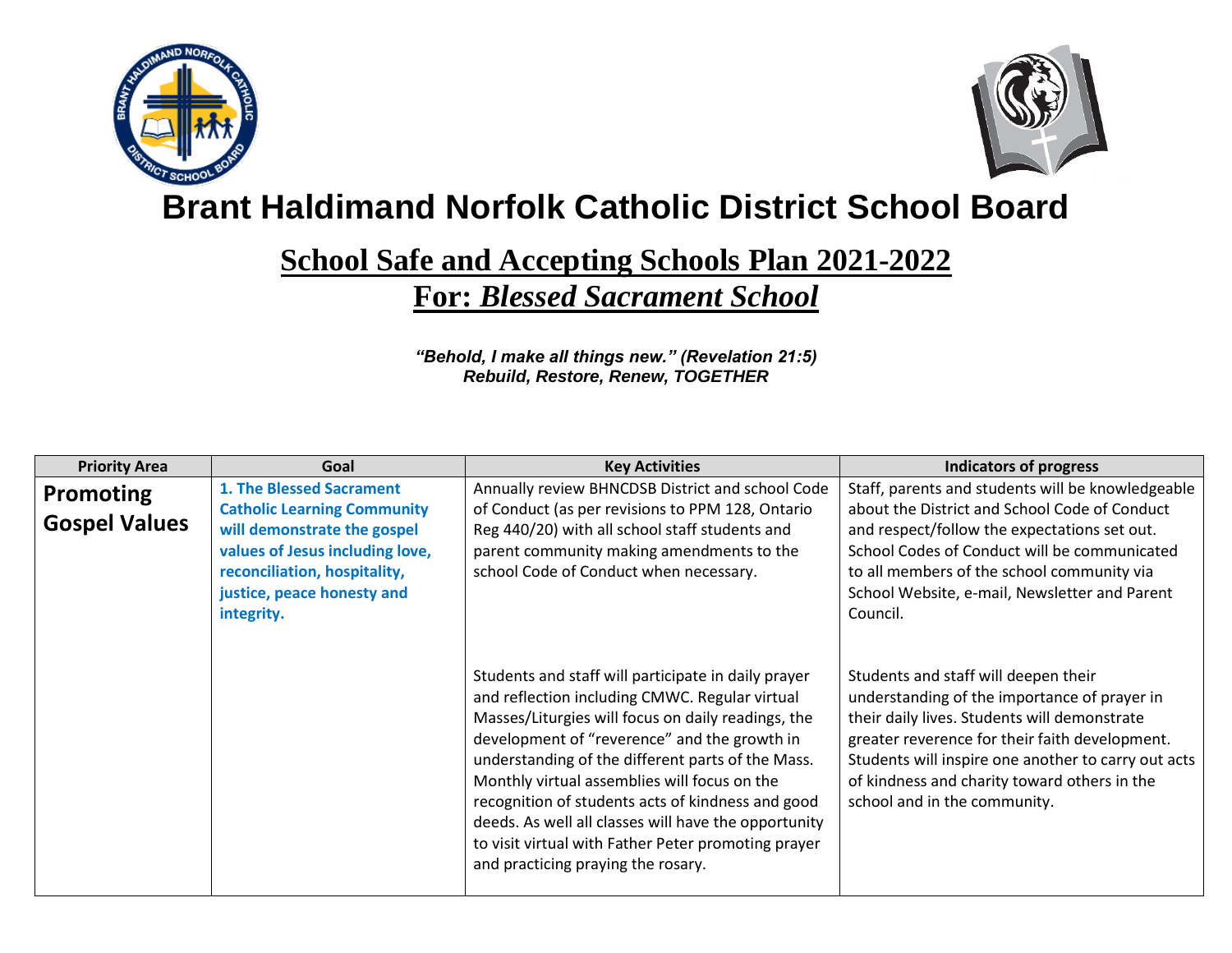| <b>Priority Area</b> | Goal                                 | <b>Key Activities</b>                                                                             | <b>Indicators of progress</b>                                                                           |
|----------------------|--------------------------------------|---------------------------------------------------------------------------------------------------|---------------------------------------------------------------------------------------------------------|
|                      | 2. Parents, students and staff       | Policies and procedures related to student                                                        | Student Behaviour, Discipline and Safety Policy                                                         |
|                      | and community partners will          | behaviour, discipline and safety will be reviewed                                                 | 200.09 and Notification of Risk of Injury and                                                           |
|                      | work together to ensure that         | with staff and students.                                                                          | Student Safety Plan 200.13 Administrative                                                               |
|                      | <b>Blessed Sacrament School is a</b> |                                                                                                   | Procedure will be implemented (consistent use of                                                        |
|                      | safe place to learn and grow.        |                                                                                                   | documenting procedures shared with all                                                                  |
|                      |                                      |                                                                                                   | teaching/support staff e.g., Safe School Incident                                                       |
|                      |                                      |                                                                                                   | Reporting Forms, Safety Plan development).                                                              |
|                      |                                      | Safe and Accepting Schools, Mental Health/Well-                                                   | Established Safe and Accepting School, Mental                                                           |
|                      |                                      | Being and Compassionate Care Response Team(s)                                                     | Health/Well-Being and Compassionate Care                                                                |
|                      |                                      | will be formed at the school level, and may include,                                              | Response Teams will assist with the                                                                     |
|                      |                                      | but is not limited to administration, teachers, staff,                                            | development, implementation and monitoring of                                                           |
|                      |                                      | students, parents and community partners. A                                                       | Safe Schools Plans.                                                                                     |
|                      |                                      | mental health lead will be established as well as                                                 |                                                                                                         |
|                      |                                      | training in "Assist" and de-escalation strategies                                                 | Safe and Accepting Schools Plans submitted to                                                           |
|                      |                                      | from NVCI, will be provided for some of the staff                                                 | Family of Schools Superintendent by the end of                                                          |
|                      |                                      | both teaching and support.                                                                        | September of each school year.                                                                          |
|                      | 3. To promote & utilize              | Utilize the board provided list of suggested                                                      | Suggested resources/activities provided by the                                                          |
|                      | resources/materials necessary to     | resources/activities to help promote safe and                                                     | School Board will be utilized at Blessed                                                                |
|                      | be sure ALL students feel            | caring classrooms that aligns with the Board's                                                    | Sacrament School over the duration of the 2021-                                                         |
|                      | accepted and part of the school      | Religion Curriculum, Renewing the Promise:                                                        | 2022 school year.                                                                                       |
|                      | community.                           | Pastoral Letter, and our current Board Theme.                                                     |                                                                                                         |
|                      |                                      |                                                                                                   |                                                                                                         |
|                      |                                      | Continue to utilize resources for reference in                                                    | Appropriate resources and communication                                                                 |
|                      |                                      | classrooms to promote a safe, inclusive and caring                                                | materials will be utilized at Blessed Sacrament<br>School and be accessible to all staff electronically |
|                      |                                      | learning environment (i.e., Indigenous education                                                  | when/where possible.                                                                                    |
|                      |                                      | resources, Supporting Minds document, relevant                                                    |                                                                                                         |
|                      |                                      | educational book club (e.g., Lost at School), Spec-                                               |                                                                                                         |
|                      |                                      | Ed resources for schools such as sensory bins,<br>reading materials, along with support staff and |                                                                                                         |
|                      |                                      | newly hired Board iterant Self-Reg SERT).                                                         |                                                                                                         |
|                      |                                      |                                                                                                   |                                                                                                         |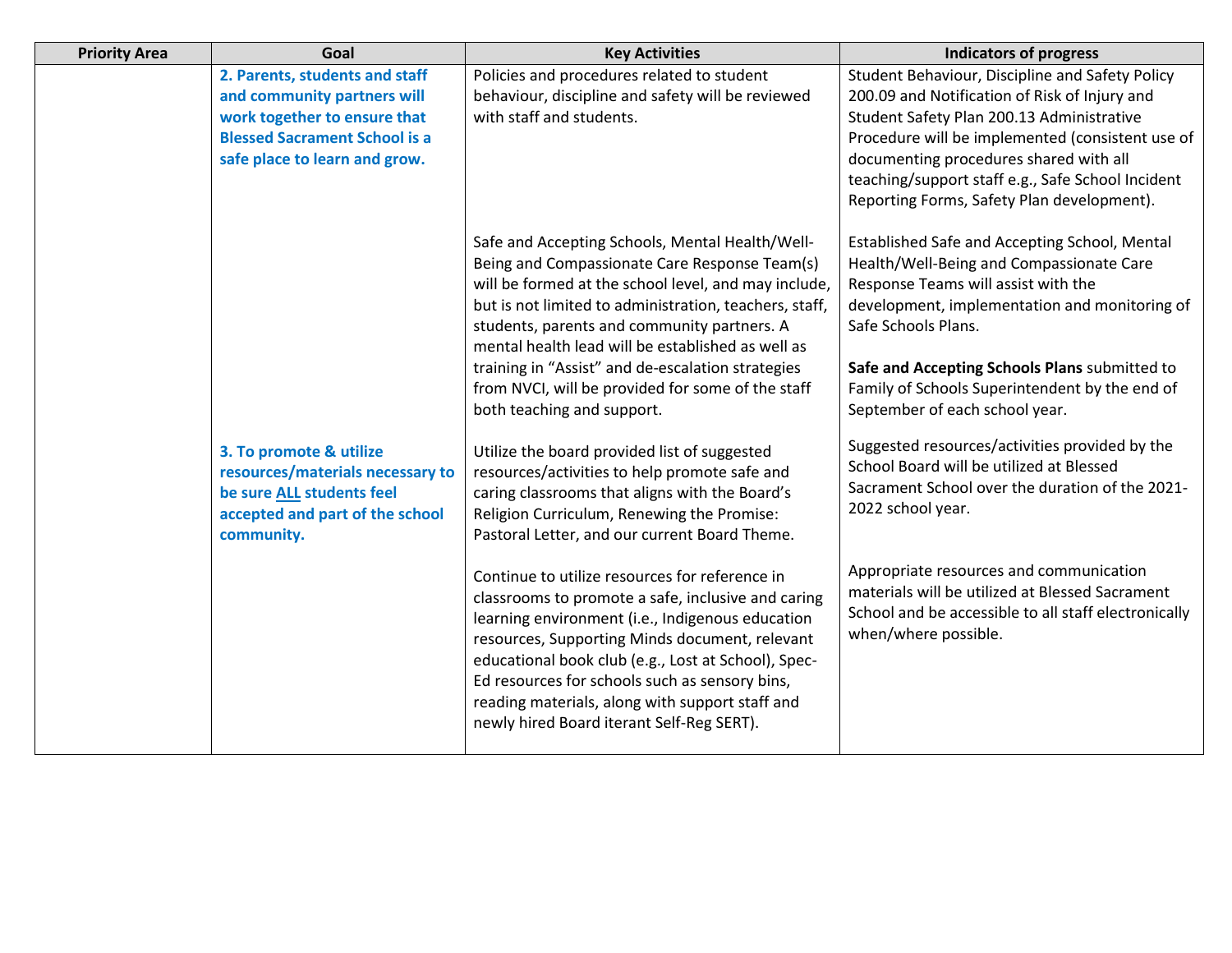| <b>Priority Area</b>                                     | Goal                                                                                                                                                                                       | <b>Key Activities</b>                                                                                                                                                                                                                                                                                                                                                                                                                        | <b>Indicators of progress</b>                                                                                                                                                                                                                                                                                                                                            |
|----------------------------------------------------------|--------------------------------------------------------------------------------------------------------------------------------------------------------------------------------------------|----------------------------------------------------------------------------------------------------------------------------------------------------------------------------------------------------------------------------------------------------------------------------------------------------------------------------------------------------------------------------------------------------------------------------------------------|--------------------------------------------------------------------------------------------------------------------------------------------------------------------------------------------------------------------------------------------------------------------------------------------------------------------------------------------------------------------------|
| <b>Promoting</b><br><b>Mental Health</b><br>and Wellness | 1. Continue the practice of<br><b>Christian Meditation while also</b><br>introducing new prayer<br>experiences enriching the prayer<br>experience for students and<br>staff.               | Continue the daily Christian Meditation With<br>Children in all homerooms at least once per day.<br>Continue the use of Christian Meditation to begin<br>school based meetings and assemblies. Provide<br>families an opportunity to experience CMWC<br>during Lent by allowing them to sign out a kit<br>complete with music, chimes and information.<br>Attempt to reimplement the "Rosary Team" as<br>restrictions around Covid-19 relax. | There is visible evidence that school communities<br>(and classrooms) are participating on a regular<br>basis in Christian Meditation and other prayer<br>experiences.                                                                                                                                                                                                   |
|                                                          | 2. Ensure access to mental health<br>prevention and promotion<br>programs are available and<br>utilized at Blessed Sacrament<br><b>School for student well-being</b><br>when/where needed. | Provide opportunities for evidenced-based<br>classroom presentations (e.g. CYW, Health Unit,<br>OPP: KIDS, Mind Up, Self-Reg strategies) and<br>school presentations where deemed necessary to<br>support the general age group or needs of many of<br>the students and/or families within that<br>grade/classroom. Participate in Bullying Prevention<br>week, Mental Health Awareness week.                                                | Conversations with students and families should<br>indicate that students feel better equipped to<br>identify and support their own mental health<br>needs and access help if needed.<br>Decision Support Tool to be utilized when<br>considering resources from outside the board.                                                                                      |
|                                                          |                                                                                                                                                                                            | Continue to promote the development of "Grit"<br>and the characteristics of it including the<br>development of a growth mindset and a risk talking<br>environment, in our students and staff through<br>whole school and classroom conversations and<br>activities multiple times per month and monthly<br>recognition. Align these traits with gifts and virtues<br>of the holy Spirit.                                                     | All members of the school community<br>demonstrate Grit and Growth Mindset traits in<br>areas of problem solving academically, socially<br>and faith based.                                                                                                                                                                                                              |
| <b>Capacity</b><br><b>Building</b>                       | 1. Ensure that potentially high-<br>risk behaviors are properly<br>addressed and supported.                                                                                                | Principal and other relevant staff at Blessed<br>Sacrament School are trained in the area of Violent<br>Threat Risk Assessment Protocol and various other<br>appropriate procedures (e.g., NVCI, SAFE TALK and<br>ASSIST training) to address and support those in<br>need.                                                                                                                                                                  | Students who are having suicidal ideation and<br>self-harm will be connected to help. Principal and<br>other trained staff will state an increased comfort<br>and ability to support students in times of crisis.<br>Principals trained in Level 1 and Level 2 Threat<br>Risk Assessment. Appropriate staff are trained in<br>NVCI, as well as "SAFE TALK" and "ASSIST". |
|                                                          | 2. Become better informed to the<br>legalization of recreational<br>cannabis across the district.                                                                                          | Introduce and educate principal and staff to<br>promote safe and healthy school communities in<br>relation to recent legalization of recreational<br>cannabis. Grade 6 students involvement in the                                                                                                                                                                                                                                           | Students will understand the impact of early<br>cannabis use. Youth are prevented from starting<br>to use cannabis and there will be no evidence of<br>use of cannabis on school property and at school                                                                                                                                                                  |